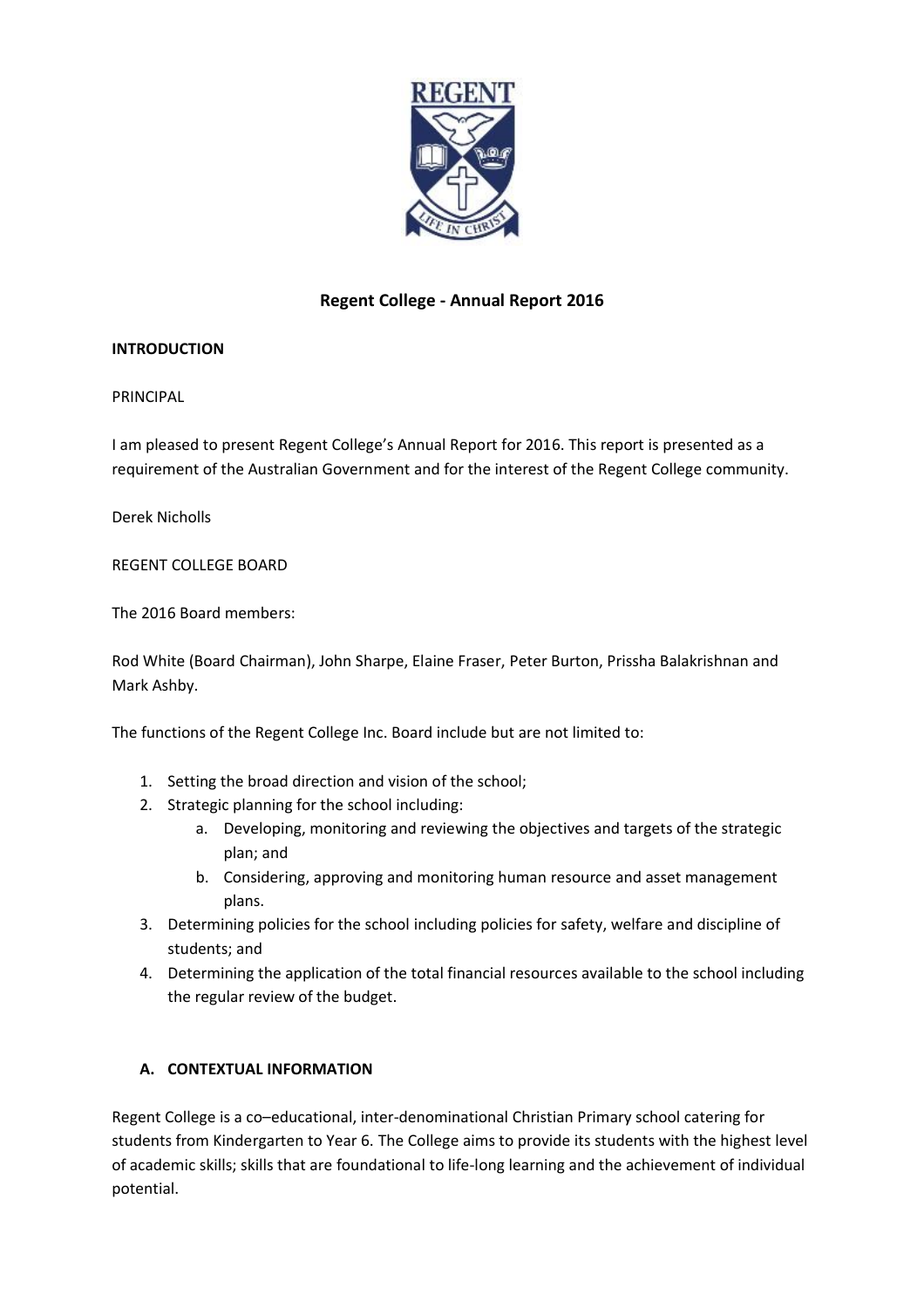The College aims to support students in developing a biblical world view and emphasises the importance of growing in sound character based on Christian values. Regent has an experienced, dedicated staff and supportive community members who work collaboratively with the objective of achieving the best possible outcomes for the Regent learning community.

Regent College caters for students from Kindergarten to Year 6. At the time of the 2016 Commonwealth Census, the student population included approximately 41**%** of students having a Language Background Other Than English (LBOTE) and four students with learning difficulties.

| <b>Year Group</b> | <b>Boys</b> | <b>Girls</b> | <b>Total</b> |
|-------------------|-------------|--------------|--------------|
| Kindergarten      | 18          | 29           | 47           |
| Pre-primary       | 14          | 18           | 32           |
| Year 1            | 24          | 16           | 40           |
| Year 2            | 19          | 15           | 34           |
| Year 3            | 15          | 21           | 36           |
| Year 4            | 18          | 10           | 28           |
| Year 5            | 9           |              | 11           |
| Year 6            | 8           | 9            | 17           |
| <b>Total</b>      | 125         | 120          | 245          |

Enrolment Statistics taken from the August State Census (which includes Kindergarten) are as follows:

During 2016, parents were involved in events, including:

- Individual class 'Meet the Teachers' Evening
- Parents & Friends Meetings and associated College events e.g. Bush Dance
- Fathering Project events
- Exhibition of Learning (Open College evening for parents)
- Parent-Teacher Interviews during Term 1
- Grandparents Day afternoon tea
- Mother's Day and Father's Day events
- ELC Christmas Concert
- Swimming and athletics carnivals
- Instrument recital afternoon

The College Parents & Friends Association is run by a small but efficient and enthusiastic group of parents.

In addition, parent and College interaction is further enhanced through:

- Regular newsletters
- Weekly assemblies
- Parent seminars
- Easter and Christmas services
- College website

#### **B. TEACHER STANDARDS AND QUALIFICATIONS**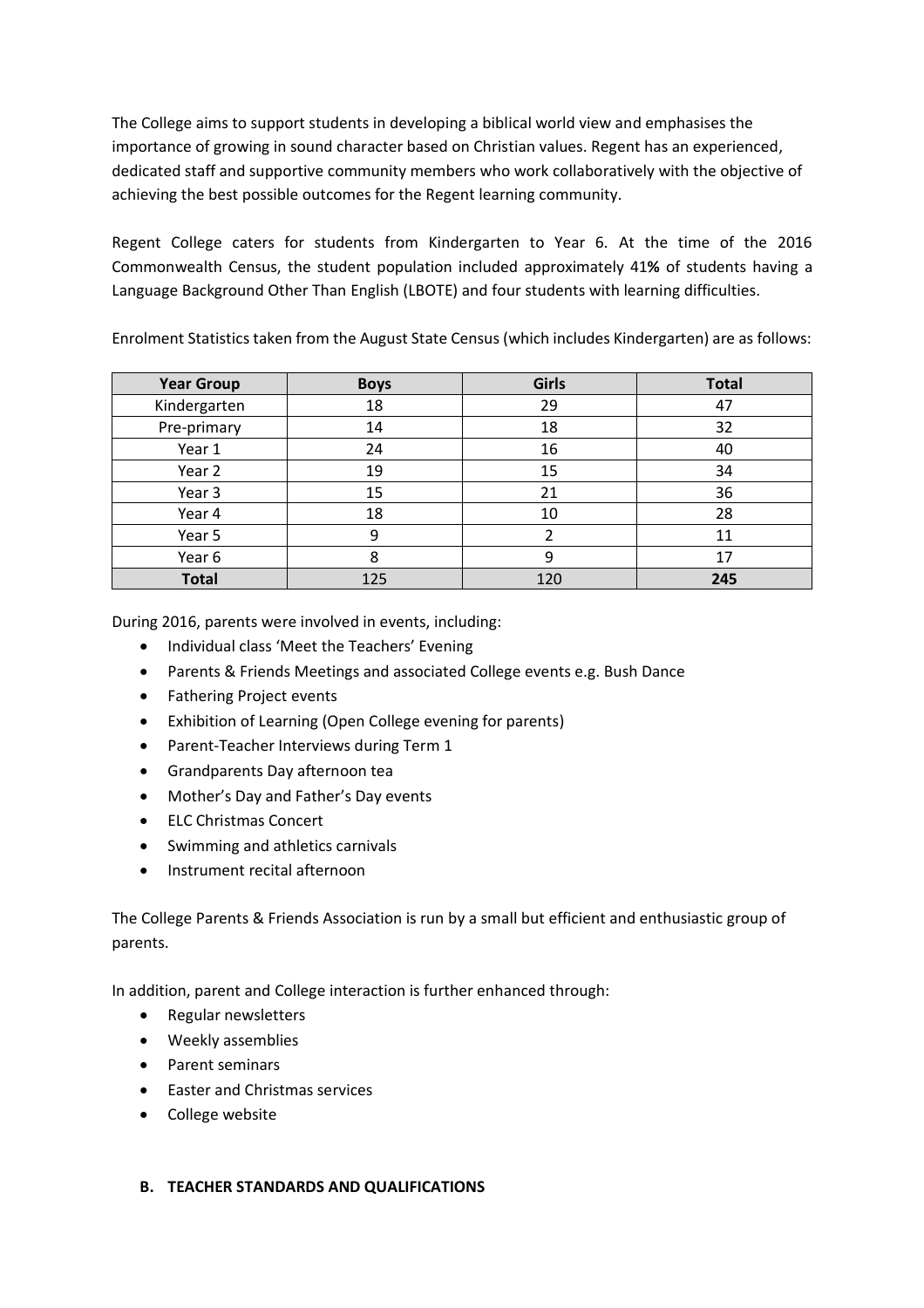All teaching staff at Regent College are registered with the Teachers Registration Board of Western Australia (TRBWA). The College staff works as a team and all are valued contributors to the effective operation of the College.

- Teaching positions were 18 in total (full time/part time), equalling a Full-Time Equivalent of **14.3.** This figure includes the principal and kindergarten teachers.
- Education Assistants and Administration Staff account for an additional Full-Time Equivalent of **8.5**.

Teachers with Masters Degree (1)

# **C. PROFESSIONAL LEARNING**

All staff at Regent College are committed to ongoing professional learning. In 2016 the College spent **\$7,302** on professional learning. The average expenditure per full time equivalent teacher on professional learning was **\$511**. This figure is only an indicator. Some professional learning does not incur a cost. Other professional leaning is conducted by and within the School. This figure also does not include the costs incurred for teacher relief.

**Examples** of professional learning, included:

- Better Education Conference All staff 2 days (Delivered at Swan Christian College)
- SHARP reading Guided Reading program (Delivered by AISWA)
- Numeracy Knack (Delivered by AISWA)
- NAPLAN Analysis (Delivered by AISWA)
- HASS (Humanities and Social Sciences). All teachers. (Delivered by AISWA)
- Task design using Achievement Standards (Delivered by AISWA)
- Dualoh! (Delivered by Richard Korbosky)
- SmartBoard and SmartLab (Delivered by Helen Lacey and Kevin Daly)
- QIP Quality Improvement Plan (Delivered by Jaqueline Quinlivan)
- Mathematics two full days (Delivered by AISWA)
- Keeping Safe Child Protection curriculum (Delivered by AISWA)

| <b>Position</b>            | <b>Number of staff</b> |  |
|----------------------------|------------------------|--|
| Principal                  |                        |  |
| Classroom teachers (F/T)   | 10                     |  |
| Classroom teachers (P/T)   | 3                      |  |
| Specialist teachers (P/T)  | 4                      |  |
| Education assistants (F/T) | $\mathcal{P}$          |  |
| Education assistants (P/T) | 6                      |  |
| Administrative staff (F/T) | $\mathcal{P}$          |  |
| Administrative staff (P/T) | 2                      |  |
| Chaplain (P/T)             |                        |  |

# **D. WORKFORCE COMPOSITION**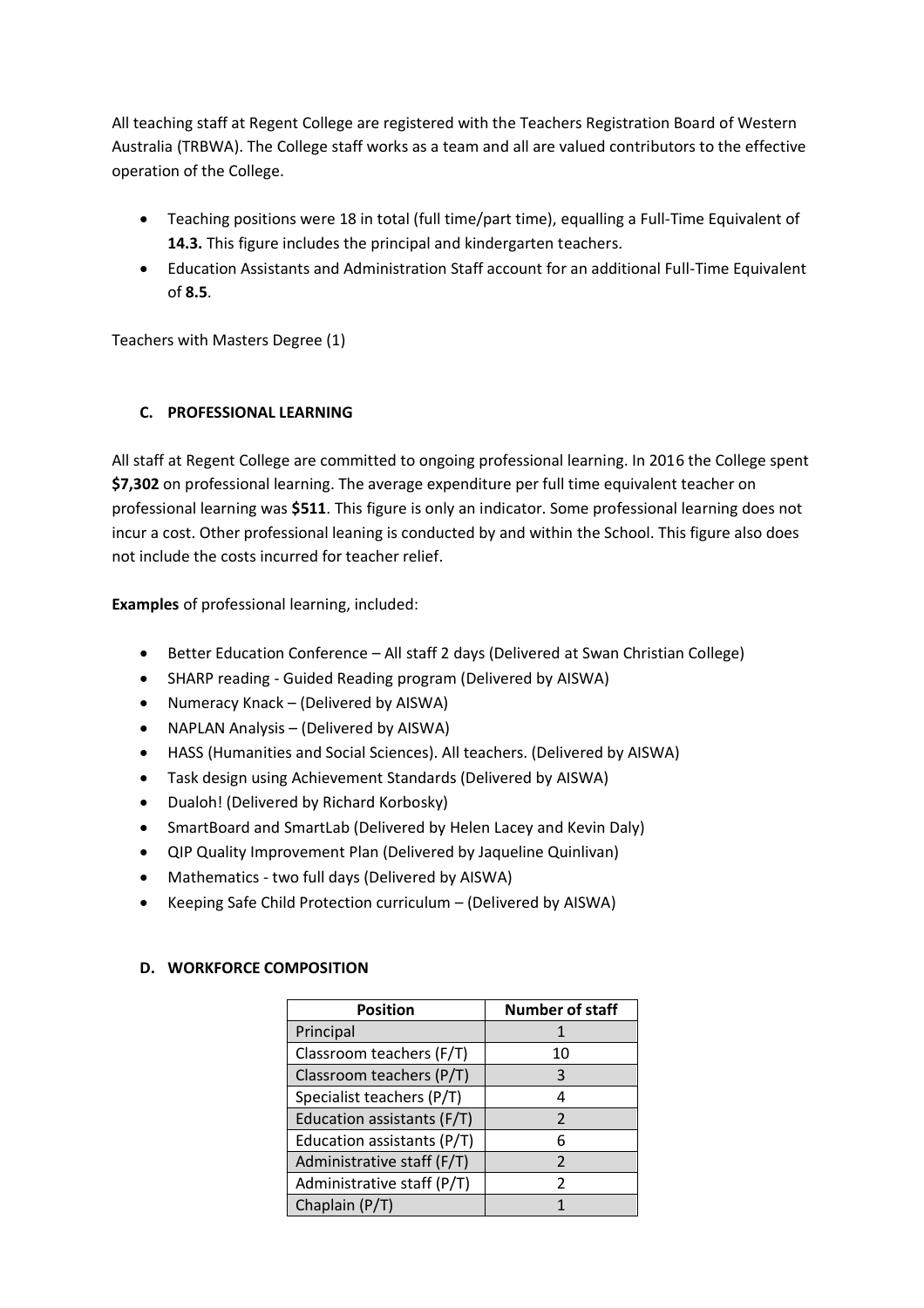| Aboriginal or Torres Strait Islander | Nil |
|--------------------------------------|-----|
| <b>Staff with Masters Degree</b>     | 1   |
| Staff retention                      | 97% |

#### **E. STUDENT ATTENDANCE AT SCHOOL**

I. Attendance rate - The 2016 student attendance survey completed for the first 20 weeks of the school year indicated a student attendance rate of **94.16%** for students enrolled in Years  $1 - 6$ .

| Grade                | Attendance rates |
|----------------------|------------------|
| 1                    | 94.34%           |
| 2                    | 92.04%           |
| 3                    | 95.15%           |
| 4                    | 93.88%           |
| 5                    | 95.52%           |
| 6                    | 95.54%           |
| <b>Total Average</b> | 94.16%           |

- II. Attendance management
	- Rolls are taken every morning at the commencement of classes and checked again immediately after lunch. Parents are requested to notify the College by 9:00 a.m. if their child will not be attending. If a student has failed to attend and no notification has been given, parents will be contacted.
	- All absences must be followed up with a suitable explanation process via the following <http://www.regentcollege.wa.edu.au/for-parents/student-sickness-absenteeism/>
	- Parents will be sent a formal request to provide a written explanation if they have failed to provide one to the College within a week of the student absence.

# **F. NAP ANNUAL ASSESSMENTS**

National Assessment Program – Literacy and Numeracy (NAPLAN)

A major purpose of NAPLAN is to provide parents and caregivers with information about the performance of their children in relation to national benchmark standards in literacy and numeracy. There are five assessment tasks: reading, writing, spelling, grammar and punctuation and numeracy. Developing high levels of competence in literacy and numeracy is one of the key elements of the learning program in the primary school setting. Sound literacy and numeracy skills are fundamental to children developing life skills and preparing them for future areas of study. At Regent, we continue to work at improving our standards in literacy and numeracy.

Below is a table which shows the overall performance of our Years 3 and 5 students on the National Assessment Program – Numeracy and Literacy in 2016**.** Additional information regarding student performance can be found on the *myschool website;* [http://www.myschool.edu.au](http://www.myschool.edu.au/)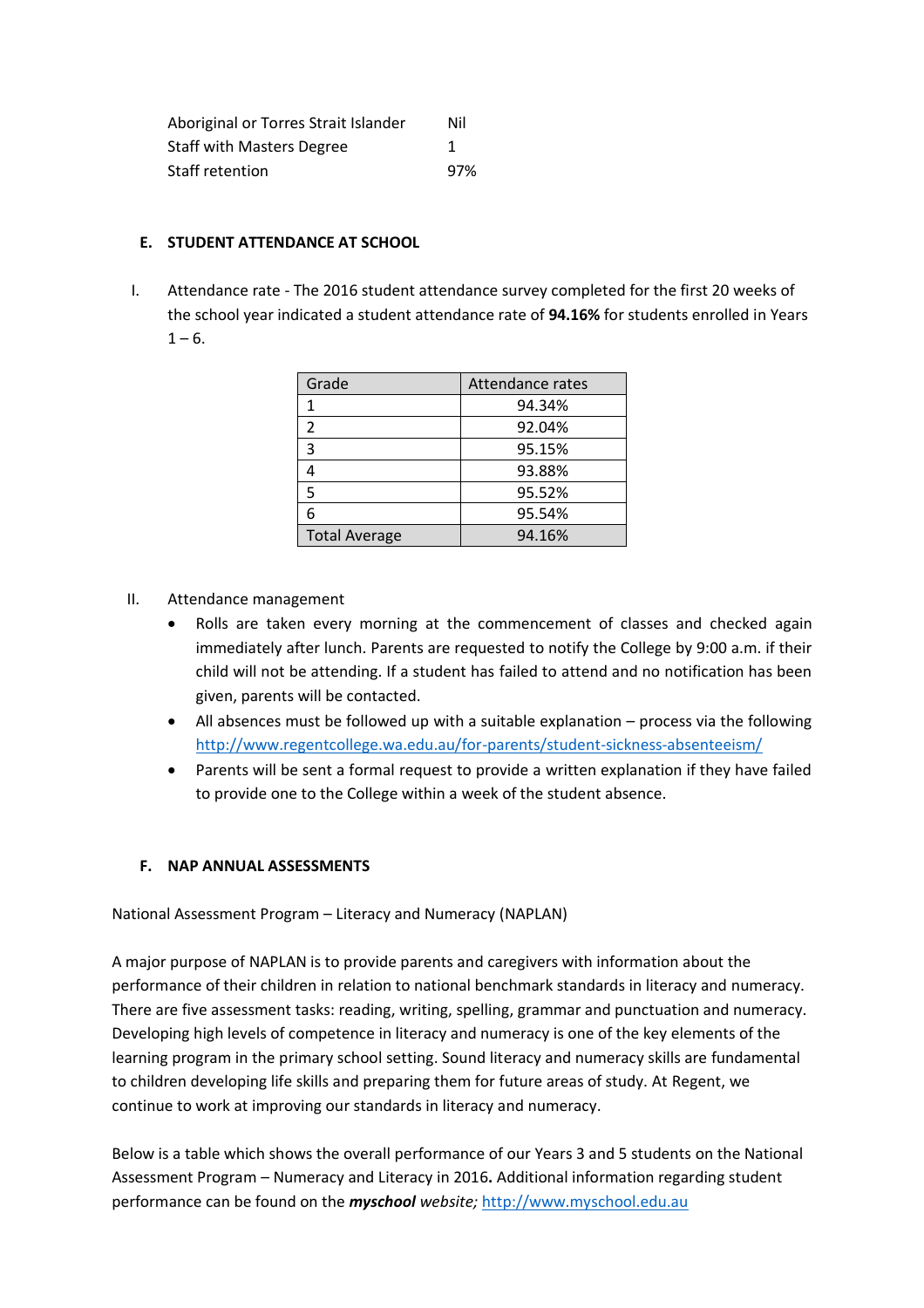The main feature of these results is that in all areas (Years 3 and 5) Regent is above the **national average**.

# **2016 NATIONAL ASSESSMENT PROGRAM FOR LITERACY AND NUMERACY (NAPLAN)**

| <b>YEAR 3</b>     | <b>READING</b> | <b>WRITING</b> | <b>SPELLING</b> | <b>GRAMM/PUNCT</b> | <b>NUMERACY</b> |
|-------------------|----------------|----------------|-----------------|--------------------|-----------------|
| Australian Mean   | 426            | 421            | 420             | 436                | 402             |
| School Mean       | 476 (above)    | 450 (above)    | 481 (above)     | 499 (above)        | 455 (above)     |
| % @ or + Min. Std | 97%            | 100%           | 97%             | 100%               | 97%             |
| % Below Min. Std  | 3% (1 stud.)   | 0% (0 stud.)   | 3% (1 stud.)    | 0% (0 stud.)       | 3% (1 stud.)    |
|                   |                |                |                 |                    |                 |
| <b>YEAR 5</b>     | <b>READING</b> | WRITING        | <b>SPELLING</b> | <b>GRAMM/PUNCT</b> | <b>NUMERACY</b> |
| Australian Mean   | 502            | 476            | 493             | 505                | 493             |
| School Mean       | 530 (above)    | 496 (above)    | 546 (above)     | 512 (above)        | 529 (above)     |
| % @ or + Min. Std | 100%           | 100%           | 100%            | 100%               | 92%             |
|                   | 0% (0 stud.)   | 0% (0 stud.)   | 0% (0 stud.)    | 0% (0 stud.)       | 8% (1 stud.)    |

The College is pleased to present the following NAPLAN results (2016).

Above National Average Below National Average

# **G. SATISFACTION WITH SCHOOL**

• 2016 Parent satisfaction survey results below: <http://www.regentcollege.wa.edu.au/our-college/publications-and-policies/>

# **H. SCHOOL INCOME**

| Net Recurrent Income 2016                           |             |
|-----------------------------------------------------|-------------|
| <b>Australian Government Recurrent Funding</b>      | \$1,181,023 |
| All other Commonwealth Government Recurrent Grants: | \$0         |
| <b>State Government Recurrent Funding:</b>          | \$558,326   |
| <b>State Government Allowances:</b>                 | \$83,895    |
| Fees Charges and Parent Contributions:              | \$1,107,841 |
| Income (Excursions and Trips):                      | \$9,120     |
| <b>Other Private Sources:</b>                       | \$66,832    |
| <b>TOTAL</b>                                        | \$3,007,037 |
| <b>Capital Income</b>                               | \$0         |
| Total                                               | \$3,007,037 |

# **OTHER**

Summary of new initiatives or achievements during/commencing 2016.

• Regent Royals Netball teams established (participation in Victoria Park competition)